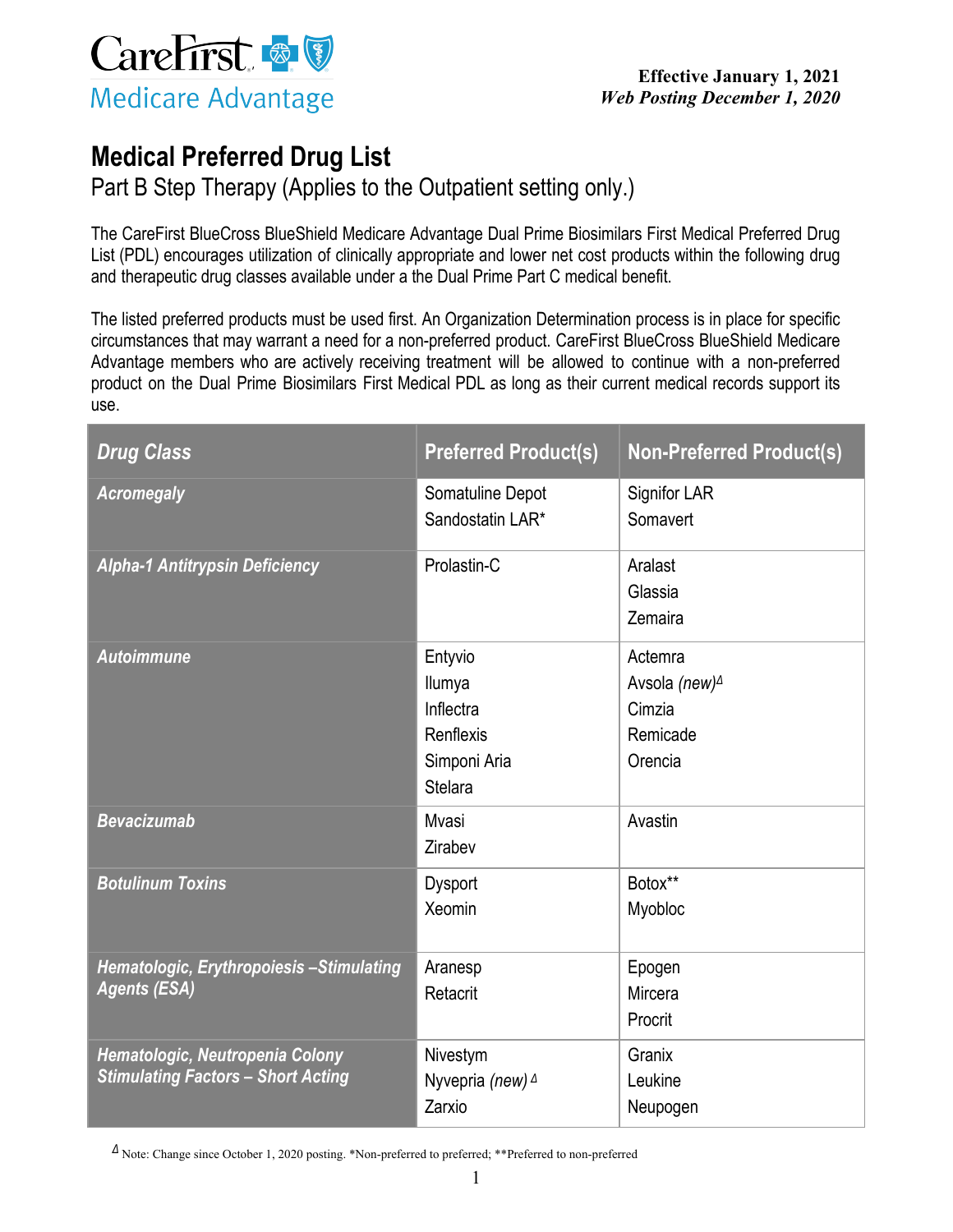

| <b>Drug Class</b>                                                                      | <b>Preferred Product(s)</b>           | <b>Non-Preferred Product(s)</b>                                                        |
|----------------------------------------------------------------------------------------|---------------------------------------|----------------------------------------------------------------------------------------|
| Hematologic, Neutropenia Colony<br><b>Stimulating Factors - Long Acting</b>            | Fulphila<br>Udenyca<br>Ziextenzo      | Neulasta syringe                                                                       |
| Lysosomal Storage Disorders - Gaucher<br><b>Disease</b>                                | Elelyso*                              | Cerezyme**<br><b>VPRIV</b>                                                             |
| <b>Multiple Sclerosis (Infused)</b>                                                    | Tysabri                               | Lemtrada                                                                               |
| Osteoarthritis, Viscosupplements - Single<br><b>Injection</b>                          | Synvisc-1                             | Durolane<br>Gel-One<br>Monovisc                                                        |
| Osteoarthritis, Viscosupplements - Multi<br><b>Injection</b>                           | Orthovisc<br>Synvisc                  | Euflexxa<br>Gelsyn-3<br>Hyalgan<br>Hymovis<br>Supartz<br>Supartz FX (new) 4<br>Visco-3 |
| <b>Prostate Cancer - Luteinizing Hormone</b><br><b>Releasing Hormone (LHRH) Agents</b> | Eligard                               | Firmagon<br><b>Lupron Depot</b><br>Trelstar<br>Zoladex                                 |
| <b>Luteinizing Antagonist Agent</b>                                                    | Firmagon                              |                                                                                        |
| <b>Retinal Disorders Agents</b>                                                        | Avastin                               | Eylea**<br>Lucentis<br>Macugen<br>Visudyne                                             |
| <b>Rituximab</b>                                                                       | Truxima<br>Rituxan Hycela<br>Ruxience | Rituxan                                                                                |

 $\Delta$  Note: Change since October 1, 2020 posting. \*Non-preferred to preferred; \*\*Preferred to non-preferred